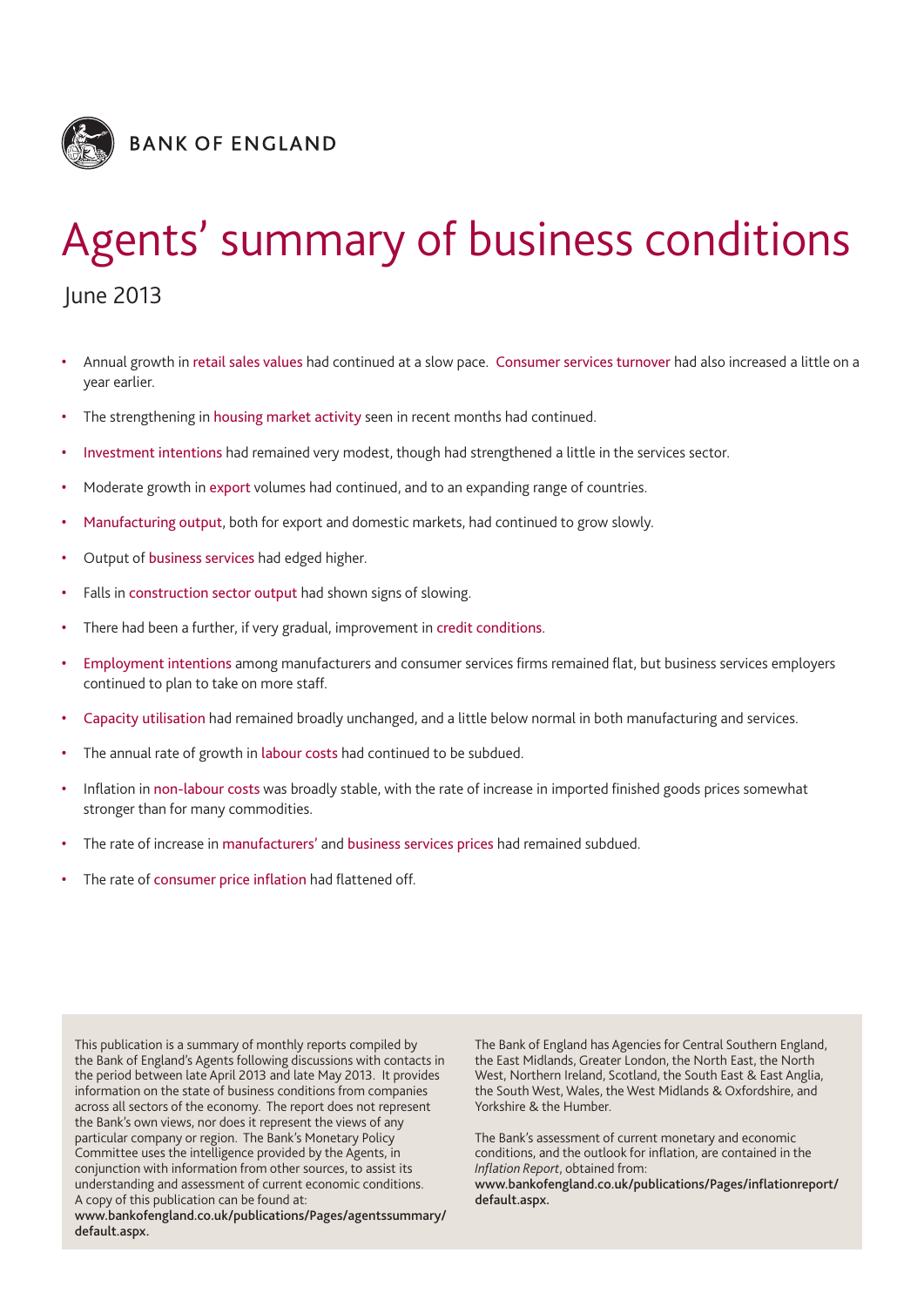## **Demand**

#### **Consumption**

Nominal growth in retail sales values had continued at a slow pace. Contacts had continued to report tough trading conditions. But the expansion of on-line trading and polarising consumer demand, which favoured both premium and value goods, had enabled some firms to increase sales. Some retailers' sales of foodstuffs had strengthened at the expense of non-foods, in part because unseasonal weather conditions had held back demand for fashions and outdoor equipment. Demand for household durables had responded moderately to increasing housing market activity. But growth in sales of new cars, notably those offering more economical motoring, had remained strong. Consumer services turnover had strengthened very slightly (**Chart 1**), which reflected higher prices for some regulated services, but also the growing popularity of cafés and occasional luxuries such as visits to restaurants or attending special events. There had also been slight growth in demand for some transportation services, and for conveyancing. But delaying the purchase of services, or switching suppliers in pursuit of price reductions, had also been widely reported.





#### **Housing market**

The level of activity in the housing market had continued to grow, and some home builders had noticed a pickup in their enquiry rate following the announcements in the recent *Budget*. In the secondary market, fewer transactions were falling through. A number of contacts believed that vendors' price expectations had moderated somewhat, helping sales to progress, though outside London some higher-priced property remained slow to sell. There had been reports of prices firming somewhat in the new homes market. In the lower price brackets buy-to-let investors remained prevalent, reflecting a continuation of both strong demand and attractive rental returns, and there were some signs of institutions entering this sector. Most contacts expected activity in the housing market to continue growing during the year.

## **Business investment**

The rate of growth in investment intentions remained subdued across the economy in aggregate. It had however strengthened a little in the services sector, where spending on refurbishment programmes and new formats had continued to be reported by hotels, restaurants and retail chains. Service sector investment in IT was also said to be strengthening, to improve both back-office efficiency and customer-facing services. And regulatory changes had continued to encourage the replacement of passenger transport and heavy goods vehicles. Investment in additional physical capacity remained uncommon among manufacturers outside the oil and gas supply chain or the automotive industry. But programmes with short payback periods, such as greater energy efficiency, or more efficient plant and equipment, were proceeding. And some contacts had reported a pickup in spending on research and development. Prospects for foreign direct investment were thought to be improving as the gap between costs of production in the United Kingdom and some developing economies gradually narrowed. To a certain extent, however, hedging strategies and the need to be close to end-customers would continue to motivate investment in offshore facilities. In an Agents' survey of a sample of companies with defined benefit pension schemes (see page 6), some companies reported that pension deficits were having an impact on their investment decisions and on mergers and acquisitions activity.

#### **Exports**

Gentle growth in export volumes had continued (**Chart 2**). Aerospace and oil and gas markets had remained strong and a period of de-stocking in the automotive supply chain had reportedly ceased, contributing to stronger demand from a number of developed economies. However, exports of manufactured goods to the core countries of the euro area had remained weak. A number of contacts had seen a slight improvement in sales to the euro-area periphery, though they had expressed concerns about payment prospects. Demand for consumer goods was strengthening from European markets outside the euro area. Some manufacturers that had previously repatriated production to the United Kingdom were

**Chart 2** Manufacturing output

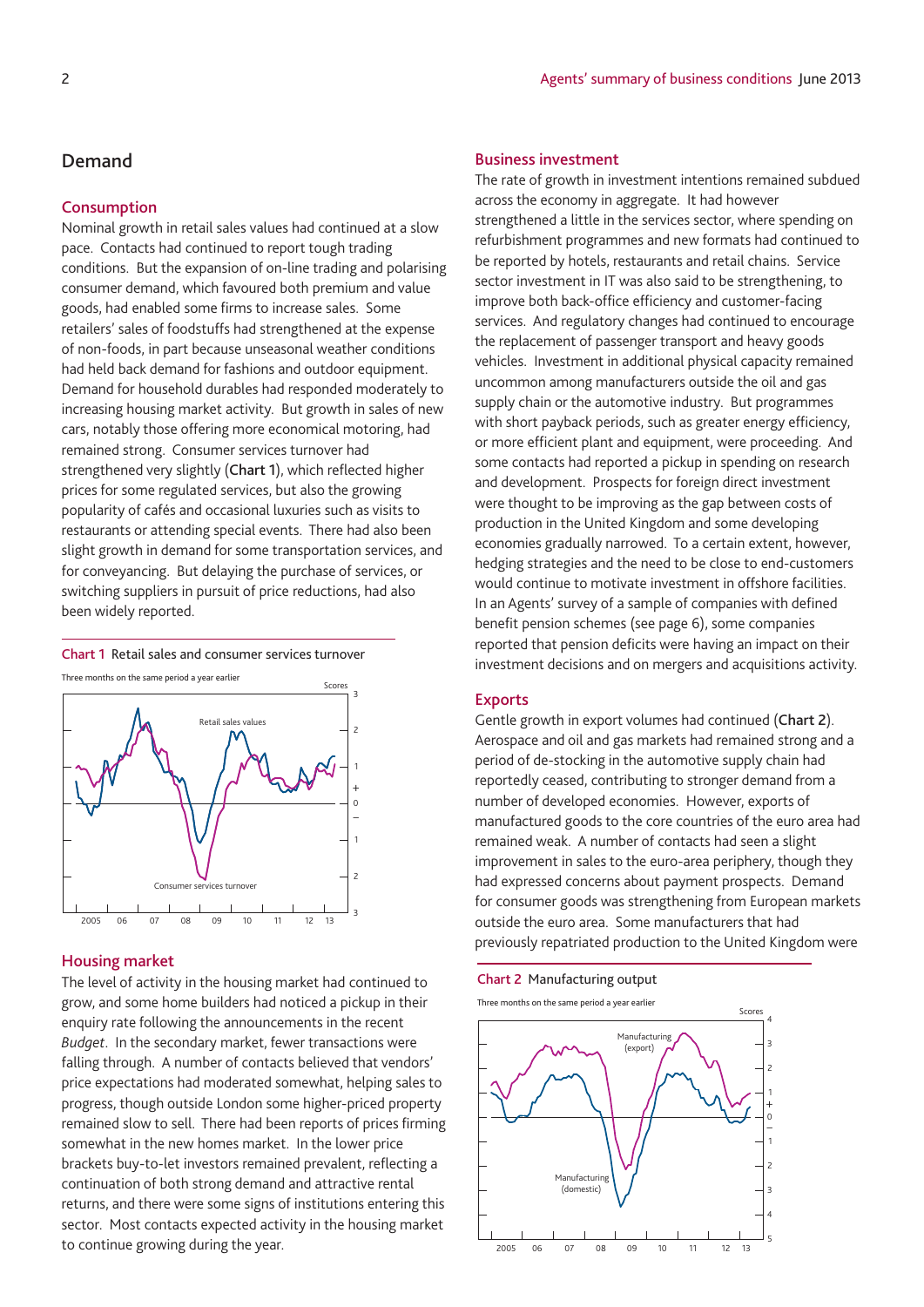now exporting goods formerly produced overseas. In the services sector, sales of professional services associated with transactions, infrastructure and property construction had risen further, most notably in Asia, and exports of education services had continued to grow. Imports had also risen slowly. The late growing season had increased dependency on fresh produce imports from the euro area, and UK biofuel production was said to be more dependent on imported grain than in 2012.

## **Output**

#### **Business services**

Growth in business services output had continued at a slow but steady rate. For professional firms, the market for certain core services had remained highly competitive but the gradual pickup in corporate transactional activity was continuing, and a number of firms had won new international contracts for the supply of engineering, architectural and business investment services. Business advice was also expanding gradually, as clients entered new markets. IT consultancy had continued to increase, as had asset finance, invoice discounting and some trade credit insurance. But demand for advertising and marketing services remained flat, and firms' tight budgetary control had also restrained growth in demand for conferences and corporate hospitality. While home delivery services had continued to expand and some goods storage services had picked up, haulage volumes had remained broadly flat overall.

## **Manufacturing**

Output had continued to expand at a very moderate pace and some contacts expected order books to strengthen further as the year progressed. In addition to rising production for eventual export, such as in capital equipment, intermediate and luxury goods sectors, there had been signs of a gradual revival in domestic demand (**Chart 2**). For example, some suppliers of building materials had begun to see an increase in sales to home builders, and output of consumer goods for the domestic market had also risen slightly. A proportion of the overall increase in output of plant and machinery was also destined for the UK market, where domestic demand for capital equipment from the oil and gas sector had remained strong. Weaker areas of output had included food processing, which had remained flat overall, and output from the defence industries, where orders had fallen since last year and firms were seeking new markets.

## **Construction**

Falls in output had continued to slow (**Chart 3**). Few contacts envisaged a general recovery in demand in the short to medium term. But some contacts had seen forward order books firm up and early-stage work, such as land purchasing, had risen. New private housing continued to provide the best immediate growth opportunities. Construction of new homes for sale had increased in response to market support measures and improved mortgage availability. A short-term pickup in construction of social housing was also in prospect, though a more general increase in output would only be likely when medium to longer-term funding streams became clearer. Private non-housing demand had remained weak, with only limited requirements for new industrial or commercial space, or for property renovation. Public demand had flattened off at a relatively modest level, with fewer projects and at lower values, and civil engineering volumes remained low. Some contractors had become increasingly dependent for work on repair, maintenance and building services. Contacts had also noted a continuing reduction in supply, as some other firms in the sector either failed or withdrew from the market.

#### **Chart 3** Construction output

Three months on the same period a year earlier



## **Credit conditions**

The Funding for Lending Scheme had increased competition for the better commercial risks and continued to lower firms' borrowing costs. However, among the firms that had been offered new loans, a proportion had continued to decline them, either because of cash balances that they could draw upon or because they were reluctant to accept the terms and conditions on loan proposals. Some contacts regarded major lenders' risk appetite as little changed, so that firms with weak balance sheets, or in certain sectors, still struggled to obtain working capital or to finance growth. This was leading to the gradual expansion, albeit from a low base, of new, private sources of lending, particularly where business advisers had become familiar with the process. Additionally, some publicly backed local or regional funds had begun advancing finance. For households, eligibility for the best mortgage deals had remained somewhat restricted in spite of the general easing of loan terms and prices. Mortgage valuations were thought by contacts to have remained cautious, and stress testing of loan applications had reportedly increased, which had lengthened approval processes. Strong demand for new cars was said to have partly reflected growth in the take-up of consumer credit.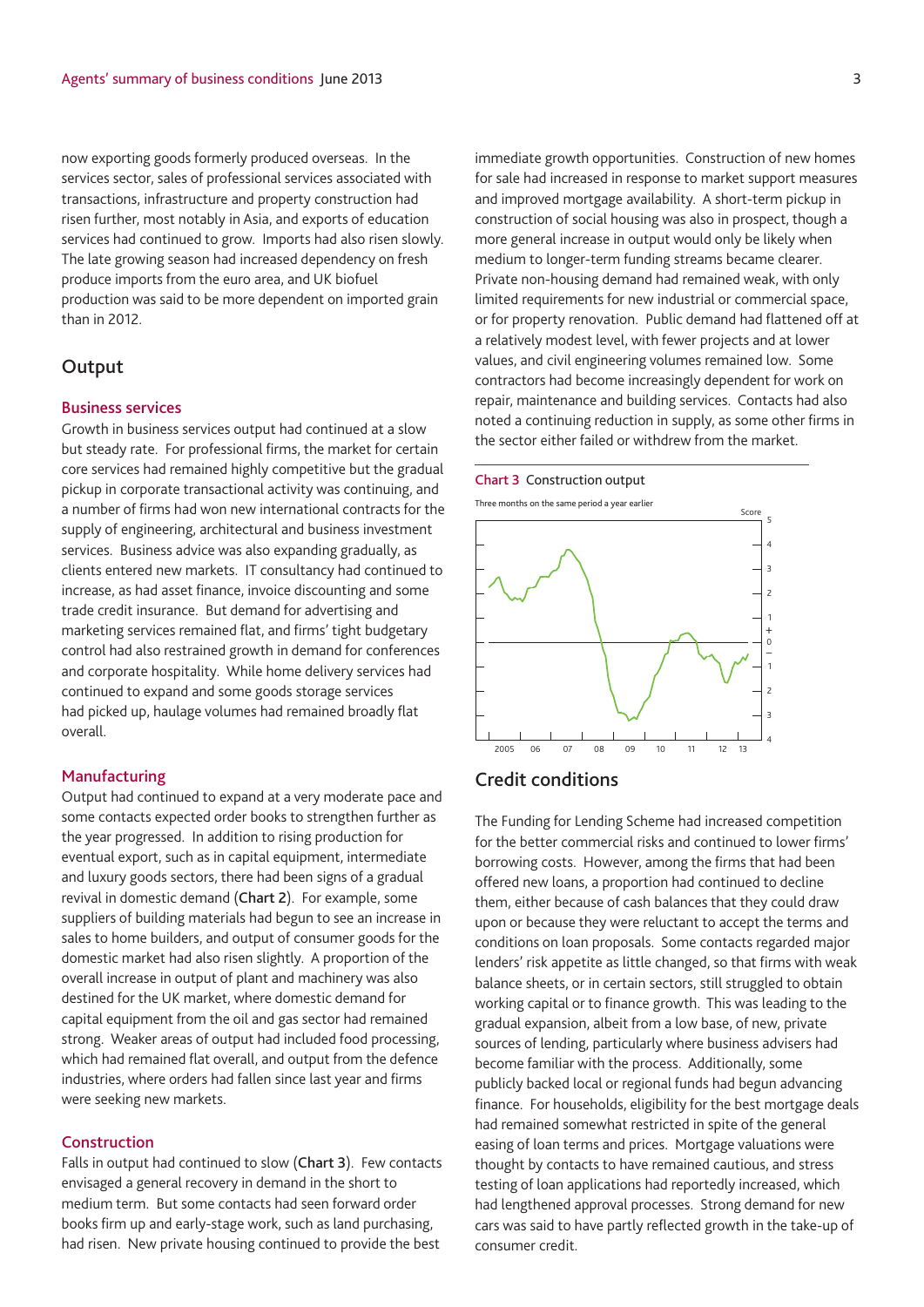## **Employment**

Employment prospects both in manufacturing and business services had firmed up a little. Contacts in the manufacturing sector had indicated that a period of planned headcount reductions was largely complete (**Chart 4**) and that employment prospects were now broadly flat. In the business services sector, employment was expected to edge up further, though tempered both by initial absorption of spare capacity, and by internal redeployments, as well as by the effects of some marginal further offshoring of facilities. Some continuing rationalisation of professional services was also envisaged. Employment prospects within consumer services firms had remained broadly flat at what contacts frequently characterised as a base level, but a better balance was now apparent between contracting and expanding firms. Recruitment had remained, on average, a little easier than normal, with good-quality applications reported for many vacant positions. However, some posts had remained hard to fill. This reflected continuing shortages of some technical skills, most notably, but not exclusively, in engineering and IT. Many contacts had highlighted the flexibility of the labour supply, with the acceptance by some employees of contracts guaranteeing no minimum hours' work providing one example.

#### **Chart 4** Employment intentions

Over the next six months



## **Capacity utilisation**

Capacity utilisation had remained slightly below average both in manufacturing and services. This reflected the recent weakness in domestic demand as well as earlier investment in additional human and physical resources. Only limited (and usually very industry-specific) pressure was evident on plant, equipment, buildings or labour; and growth in productive capacity was reported to be slight. The supply of prime office stock in several regional centres had continued to tighten. And some contacts had commented on the gradual ageing of much of the underutilised secondary retail or office stock, which suggested a steady erosion of effective service sector

capacity. A number of other contacts had highlighted skills shortages in certain trades, which could impinge on future supply growth.

## **Costs and prices**

## **Labour costs**

Regular pay in both manufacturing and services was increasing at a slow pace, broadly similar to the rates seen a year earlier, though there had been a slight increase in the number of pay freezes reported. Pay pressure from employees had remained weak. The practice of relating pay settlements either to past performance or to gains in productivity, rather than to the cost of living, had continued to spread. Some employers, motivated by retention, had made additional awards to key members of staff. But recent falls in bonuses and overtime payments, as well as labour flexibility, had enabled employers to restrain labour cost growth. Looking forward, many contacts remained uncertain about what impact auto-enrolment in pension schemes would have on their pay bills.

## **Non-labour costs**

For most contacts, inflation in non-labour costs had now stabilised at a lower level than the previous year. Overall, inflation in imported finished goods prices had remained somewhat stronger than for raw materials. And some further impact from sterling's most recent depreciation was still expected over the coming months, given the usual duration of forward contracts. The prices of some metals, plastics and cotton goods, were said to have fallen back and falls in the price of other metals and oil-based products were still coming through. However for food processors, input price inflation had remained elevated and additional food commodities had risen in price. Many contacts had identified domestic overheads, such as waste management, business rates and particularly energy prices, as concerns, but the cost of insurance services remained weak.

## **Output prices and margins**

The rate of inflation in manufacturers' and business services prices had remained subdued. Clauses governing the pass-through of annual efficiency gains, or volatility in the prices of materials and fuels, had continued to operate normally. A number of manufacturers had reported slightly easier price negotiations with their customers and some had adjusted their product mix to improve both average prices and margins. But supermarkets had continued to resist upward pressure from their suppliers, and only partial pass-through of recent cost increases for foodstuffs had been possible. Spare capacity in many parts of the business services sector had continued to restrain price growth, but a number of firms had begun to decline low-margin work. Similarly, a number of larger construction companies had become more selective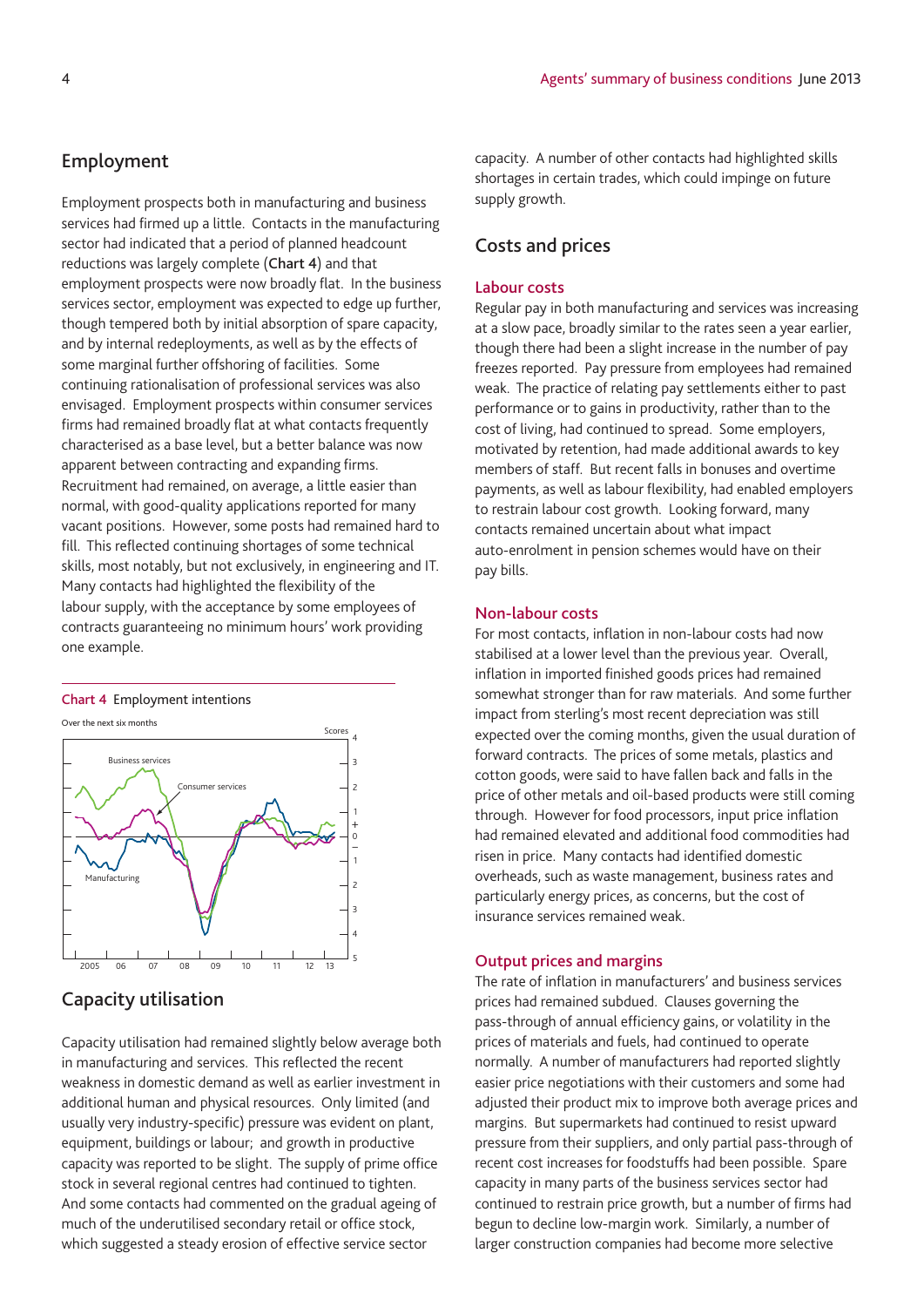about tender opportunities. Productivity improvements, tighter procurement policies, and an increase in the sterling value of foreign earnings, had all supported profitability.

## **Consumer prices**

Contacts had reported a flattening off in the rate of consumer price inflation. The price sensitivity of many discretionary purchases and a fall in fuel costs had begun to offset some of the upward pressure coming from sterling's depreciation, earlier commodity price increases, and higher passenger transport and utility company charges. In the grocery market, further price rises were anticipated for some unprocessed

foods, including certain meat and dairy goods, but inflation had softened for other products and a number of prices had fallen back. A build-up of unsold spring clothing was expected to be discounted at some point. But in the automotive market, a short supply of used cars was said to have caused prices to edge up. Peak season summer holidays were reported to be slower to sell than last year, holding prices flat. Price increases for other leisure services were tending to be restricted to specific hotels or restaurants. For some transport services the rate of inflation, and occasionally the price level, had eased, as a result of falls in fuel costs. And inflation in index-linked housing rents had slowed.